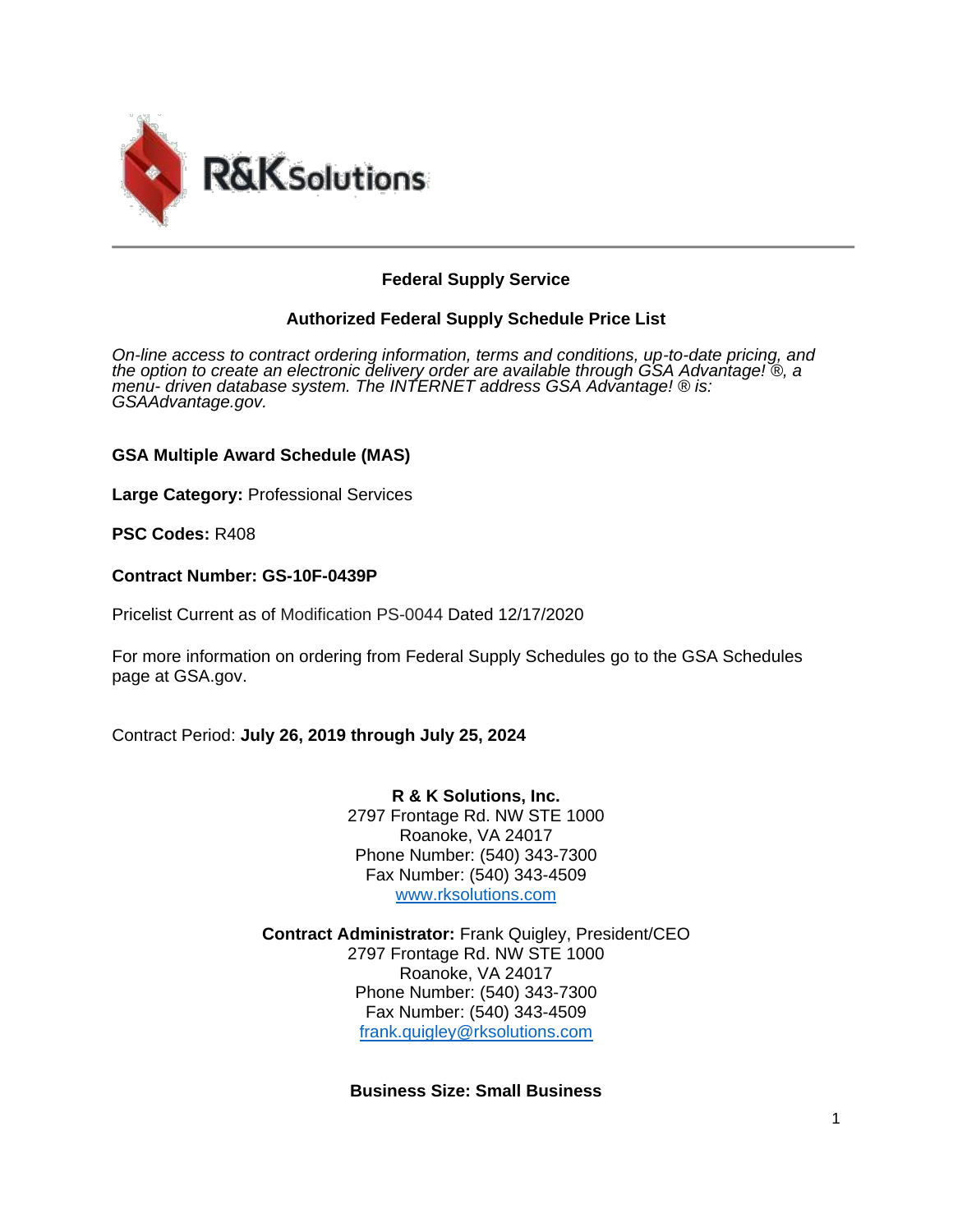### **CUSTOMER INFORMATION:**

#### **1a. Awarded Special Item Numbers**

### **541611** - **Management and Financial Consulting, Acquisition and Grants Management Support, and Business Program and Project Management Services**

Provide operating advice and assistance on administrative and management issues. Examples include: strategic and organizational planning, business process improvement, acquisition and grants management support, facilitation, surveys, assessment and improvement of financial management systems, financial reporting and analysis, due diligence in validating an agency's portfolio of assets and related support services, strategic financial planning, financial policy formulation and development, special cost studies, actuarial services, economic and regulatory analysis, benchmarking and program metrics, and business program and project management.

Inherently Governmental services as identified in FAR 7.503 or by the ordering agency are prohibited. It is the responsibility of the Contracting Officer placing the order to make this determination. Ordering activities must require prospective contractors to identify potential conflicts of interest and address those, prior to task order award.

Personal services as defined in FAR 37.104 are prohibited.

**OLM - Order-Level Materials (OLM) -** Order-Level Materials (OLMs) are supplies and/or services acquired in direct support of an individual task or delivery order placed against a Federal Supply Schedule (FSS) contract or FSS blanket purchase agreement (BPA)

**1b. Lowest priced Labor Category**: Administrative Specialist at \$47.56/hr.

**1c. Labor Category Descriptions:** Please see Page 7 for Labor Category Descriptions.

**2. Maximum Order Threshold:** 541611 \$1,000,000, OLM \$250,000

**3. Minimum Order:** \$100.

**4. Geographic Coverage (Delivery Area):** Domestic and Overseas Delivery

#### **5. Point of Production:**

- Roanoke Office - 2797 Frontage Road NW, Suite 1000 Roanoke, VA 24017-1400 (540) 343-7300 (540) 343-4509 Fax

- Alexandria Office - 1737 King Street, Suite 370 Alexandria, VA 22314-2832 (703) 683-7100 (703) 519-9349 Fax

- San Antonio Office -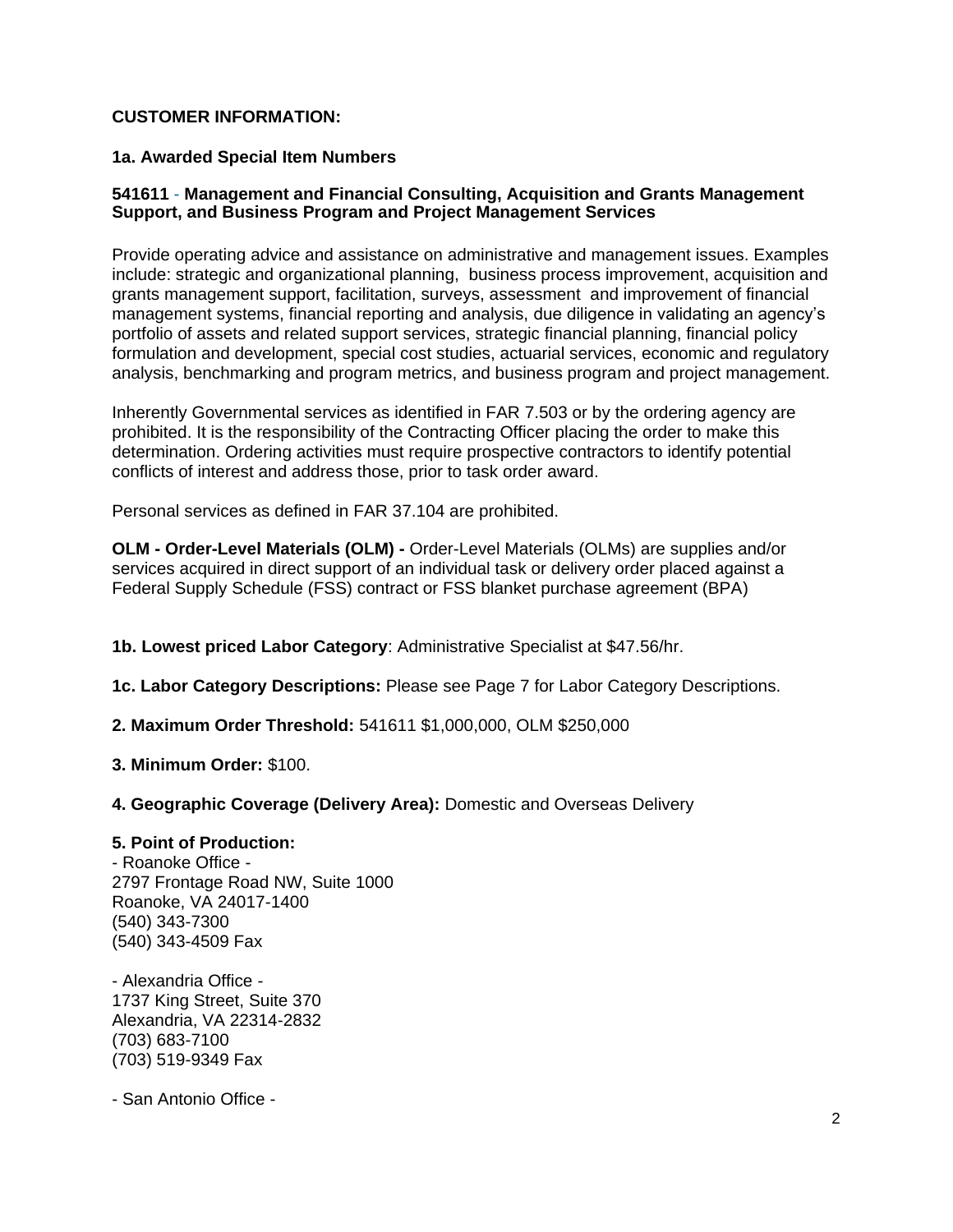4102 S. New Braunfels Avenue, Suite 110 San Antonio, TX 78223-1717 (210) 495-9005 (210) 495-9008 Fax

**6. Discount from List Prices:** All prices listed are net prices.

**7. Quantity Discounts:** None.

**8. Prompt Payment Terms:** Net 30 days. Information for Ordering Offices: Prompt payment terms cannot be negotiated out of the contractual agreement in exchange for other concessions.

**9. Foreign Items:** Not Applicable.

**10a. Time of Delivery:** Specified in each task order.

**10b. Expedited Delivery:** To be specified for each task order.

**10c. Overnight and 2-Day Delivery:** Not applicable.

**10d. Urgent Requirements:** Not Applicable.

**11. F.O.B. Points(s):** Destination.

**12a. Ordering Address:** 2797 Frontage Road NW, Suite 1000, Roanoke, VA 24017-1400

**12b. Ordering Procedures:** For supplies and services, the ordering procedures, information on Blanket Purchase Agreements (BPAs) are found in Federal Acquisition Regulation (FAR) 8.405- 3.

**13. Payment Address is as Follows:** 2797 Frontage Road NW, Suite 1000, Roanoke, VA 24017-1400

**14. Warranty Provision:** Not applicable.

**15. Export Packing Charges:** Not applicable.

**16. Terms and Conditions of Rental, Maintenance, and Repair:** Not applicable.

**17. Terms and Conditions of Installation**: Not applicable.

**18a. Terms and Conditions of Repair Parts Indicating Date of Parts Price List and Any Discounts from List Prices:** Not applicable.

**18b. Terms and Conditions for Any Other Services:** Not applicable.

**19. List of Service and Distribution Points:** Not applicable.

**20. List of Participating Dealers**: Not applicable.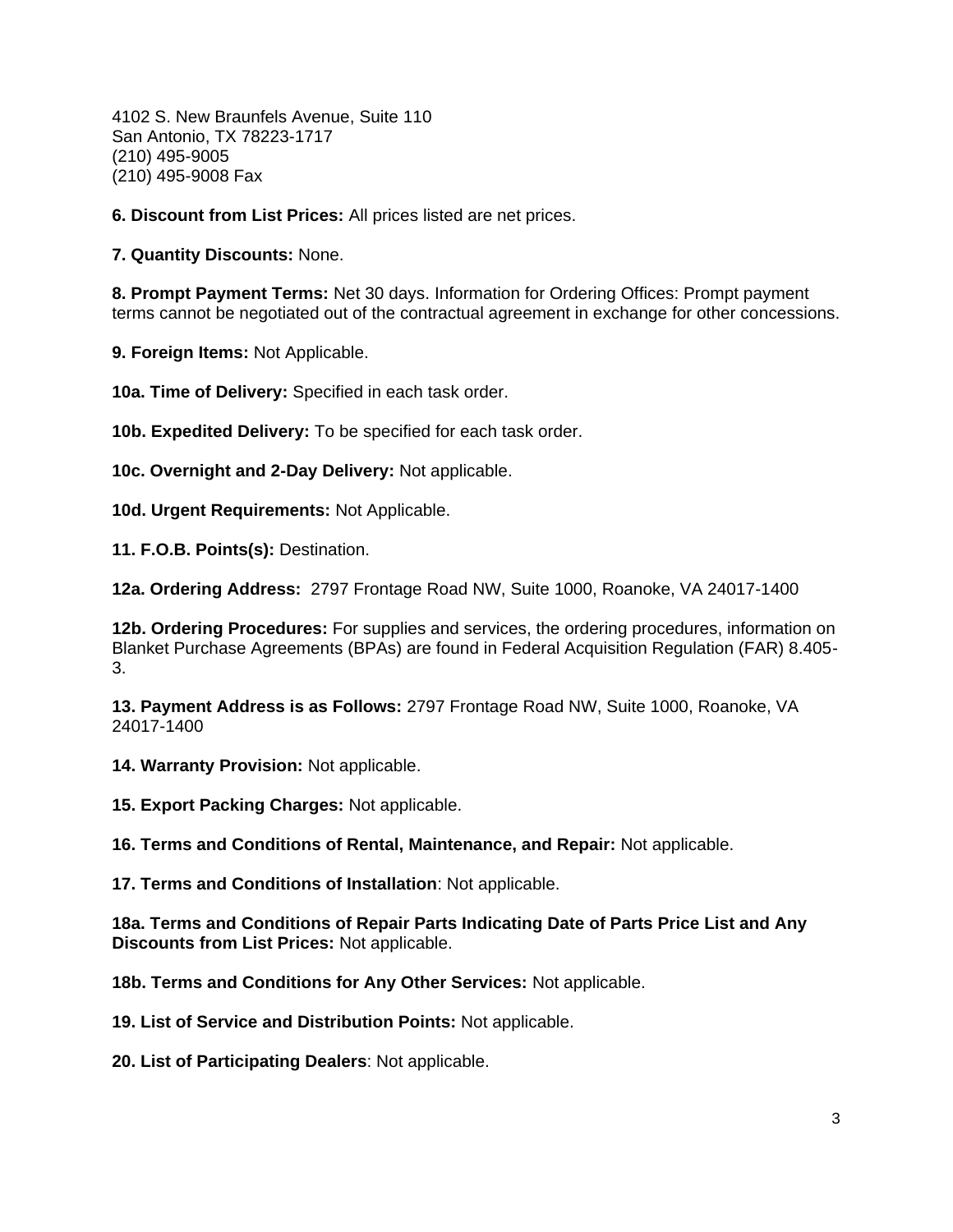### **21. Preventive Maintenance:** Not applicable.

**22a. Special Attributes:** Not applicable.

**22b. Section 508:** If applicable, Section 508 compliance information on Electronic and Information Technology (EIT) supplies and services will be addressed on a task order basis. The EIT standards can be found a[t www.Section508.gov.](http://www.section508.gov/) **N/A**

## **23. Unique Entity Identifier (UEI) Number:** 14-8041130

**24. Notification regarding registration in The System for Award Management:** R&K Solutions is registered in SAM.

## **CORPORATE OVERVIEW**

Since 1984, R&K has specialized in supporting client achievement of business and mission goals with a unique blend of real property and technical expertise. R&K combines extensive knowledge of real property management and its related regulations, policies, fiscal considerations and objectives with outstanding analytics and technical expertise to provide solutions related to:

- Facilities Portfolio Management Strategies and Performance Measurement
- Modeling and Forecasting Facilities Requirements (Condition, Budget, Space, Audit Risk)
- Business Process Definition, Analysis and Reengineering
- Real Property Inventory Validation, Data Collection and Analysis
- Space Utilization Studies and Optimization Strategies
- Comprehensive Master Planning
- Real Property Program Consulting, Integration and Project Management
- Development of Real Property Policies and Regulations
- Real Property Reporting and Compliance Requirements for Chief Financial Officer's Act
- Decision Support Systems Development and System Integration

R&K, a Small Business, is a premier provider of creative and practical facilities engineering solutions, strategic facilities portfolio management and planning, and installation master planning.

With a portfolio of successful solutions for government clients, including all branches of the U.S. military, R&K leads in executing analytical studies to optimize costs, capacity and conditions for government facilities in alignment with mission goals, as well as financial and operational objectives.

R&K has developed individual engineering models for hundreds of representative buildings, utility systems, and structures, identifying major components and systems for the purpose of cost analysis and extending the design life cycles of these facility types. Comprehensive systems have been developed for the Army, Navy, Air Force, Marine Corps, and Defense Logistics Agency that allow the projection of resource requirements into future years, and identification of key components requiring replacement and modernization.

The experience of validating real property assets and updating various federal real property databases provides R&K with an understanding of real property data that only comes from in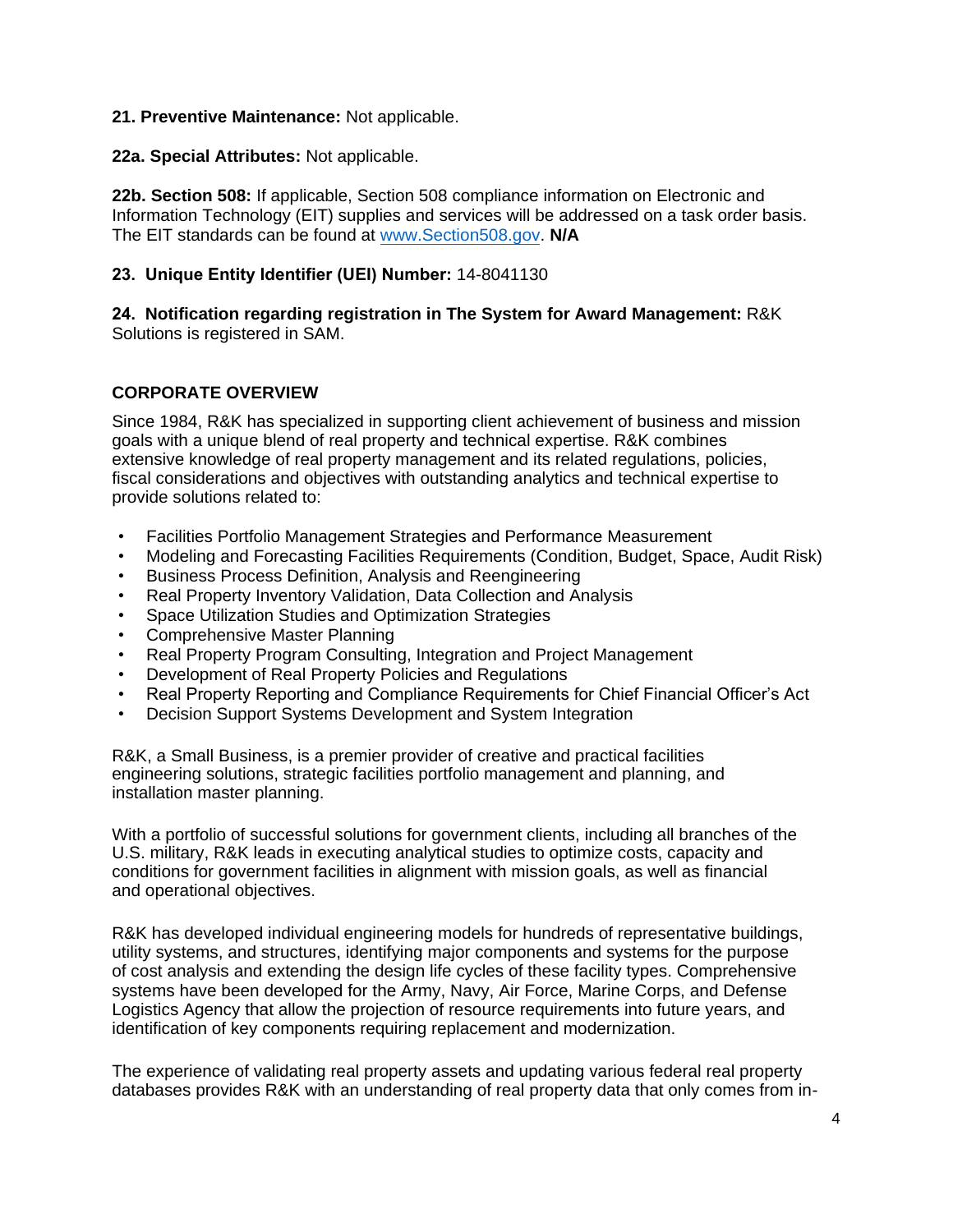the-field work and hands-on data management from collection to analysis to final reporting and performance management. R&K's experience ranges from Department of Defense-wide high level analyses of engineering costs associated with over 240,000 facilities located worldwide to site specific analysis at individual military locations.

Visit our web site at [https://rksolutions.com](https://rksolutions.com/). For more information, or to schedule a visit by R&K personnel, please contact:

| Frank Quigley, President/CEO |                               |
|------------------------------|-------------------------------|
| Phone:                       | $(703)$ 683-7100              |
| Fax:                         | (703) 519-9349                |
| Email:                       | Frank.Quigley@rksolutions.com |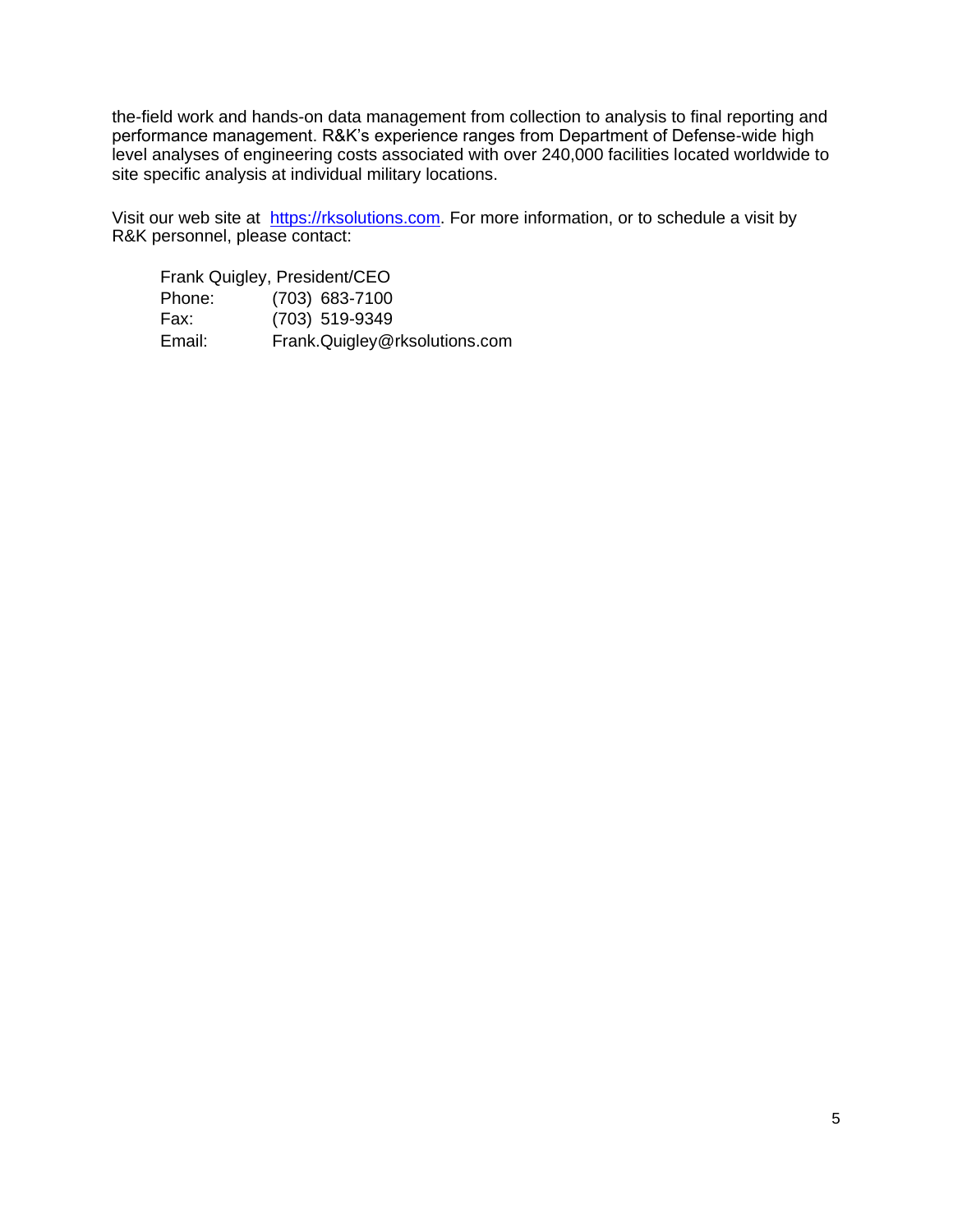# **PRICE LIST**

Rates provided include the Industrial Funding Fee (IFF) of 0.75% and any discounts.

| <b>Labor Category</b>                              | Rate     |
|----------------------------------------------------|----------|
| <b>Principal</b>                                   | \$217.60 |
| <b>Project Manager</b>                             | \$148.13 |
| <b>Senior Business Analyst</b>                     | \$127.52 |
| <b>Business Analyst</b>                            | \$91.20  |
| <b>Economic Analyst</b>                            | \$94.79  |
| <b>Senior Technical Analyst</b>                    | \$110.58 |
| <b>Technical Analyst</b>                           | \$84.46  |
| <b>Technical Writer/Doc Specialist</b>             | \$106.62 |
| <b>Senior Systems</b><br><b>Analyst/Programmer</b> | \$104.24 |
| <b>Systems Analyst/Programmer</b>                  | \$90.90  |
| <b>Senior Admin Specialist</b>                     | \$63.94  |
| <b>Admin Specialist</b>                            | \$47.56  |

The Service Contract Labor Standards (SCLS), formerly the Service Contract Act (SCA), apply to this contract and it includes SCLS applicable labor categories. Labor categories and fixed price services marked with a (\*\*) in this pricelist are based on the U.S. Department of Labor Wage Determination Number(s) identified in the SCLS/SCA matrix. The prices awarded are in line with the geographic scope of the contract (i.e., nationwide).

| <b>SCA Matrix</b>                                            |                                        |                  |
|--------------------------------------------------------------|----------------------------------------|------------------|
| <b>SCA Eligible Contract Labor</b><br>Category               | <b>SCA Equivalent Code - Title</b>     | <b>WD Number</b> |
| <b>Technical Writer / Documentation</b><br><b>Specialist</b> | - Technical Writer III<br>30463        | 2015-4315        |
| Senior Systems Analyst / Programmer                          | - Computer Programmer<br>14073<br>Ш    | 2015-4315        |
| Systems Analyst / Programmer                                 | - Computer Programmer<br>14072<br>Ш    | 2015-4315        |
| Senior Administrative Specialist                             | - Administrative<br>01020<br>Assistant | 2015-4315        |
| <b>Administrative Specialist</b>                             | 01112<br>- General Clerk II            | 2015-4315        |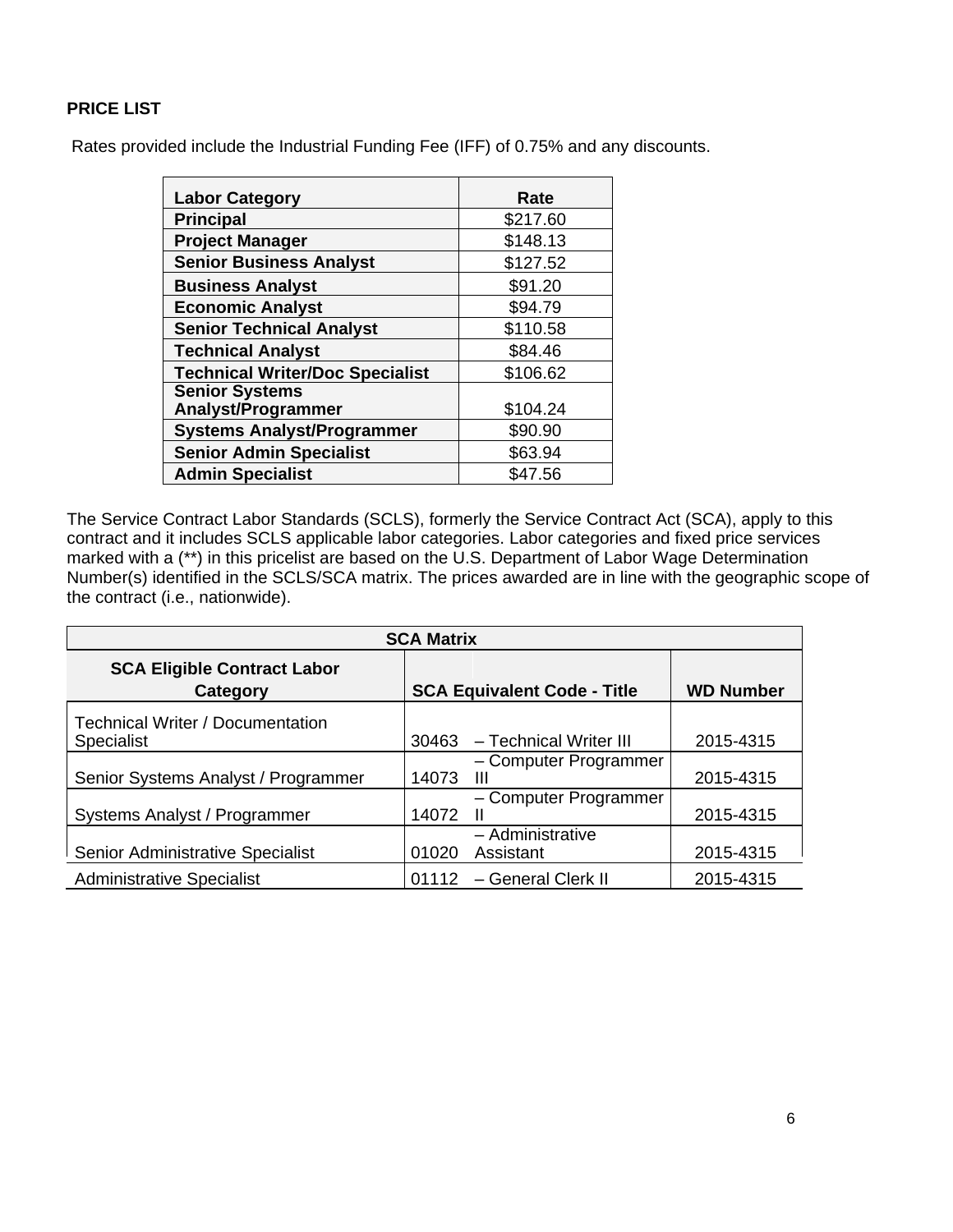# **LABOR CATEGORY DESCRIPTIONS**

| <b>Labor Category and</b> | Minimum/General Experience and                                                                                                                                                                                                                                                                                                                                                                                                                                                                                                                                                                                                                                                                                                                                                                                                                                                                                                                                                                                                                                                                                                                                                                                                                                                                                                                                                                        |
|---------------------------|-------------------------------------------------------------------------------------------------------------------------------------------------------------------------------------------------------------------------------------------------------------------------------------------------------------------------------------------------------------------------------------------------------------------------------------------------------------------------------------------------------------------------------------------------------------------------------------------------------------------------------------------------------------------------------------------------------------------------------------------------------------------------------------------------------------------------------------------------------------------------------------------------------------------------------------------------------------------------------------------------------------------------------------------------------------------------------------------------------------------------------------------------------------------------------------------------------------------------------------------------------------------------------------------------------------------------------------------------------------------------------------------------------|
| Education <sup>1</sup>    | <b>Responsibilities</b>                                                                                                                                                                                                                                                                                                                                                                                                                                                                                                                                                                                                                                                                                                                                                                                                                                                                                                                                                                                                                                                                                                                                                                                                                                                                                                                                                                               |
| <b>Principal</b>          | Ten years of corporate level management experience.                                                                                                                                                                                                                                                                                                                                                                                                                                                                                                                                                                                                                                                                                                                                                                                                                                                                                                                                                                                                                                                                                                                                                                                                                                                                                                                                                   |
| B.A. or B.S. degree       | Thorough understanding of the principles of business<br>finance and contracting. Plans, develops, and<br>establishes strategic policies and objectives of<br>organization in accordance with board directives and<br>corporation charter. This is a top executive within the<br>organization. Responsible for the performance,<br>operations and profitability of the entire organization.<br>Confers with organization managers to plan business<br>objectives, to develop organizational policies to<br>coordinate functions and operations between divisions<br>and departments, and to establish responsibilities and<br>procedures for attaining objectives. Reviews activity<br>reports and financial statements to determine progress<br>and status in attaining objectives and revises<br>objectives and plans in accordance with current<br>conditions. Directs and coordinates formulation of<br>financial programs to provide funding for new or<br>continuing operations to maximize returns on<br>investments, and to increase productivity. Plans and<br>develops industrial, labor, and public relations policies<br>designed to improve company's image and relations<br>with customers, employees, stockholders, and public.<br>Evaluates performance of executives for compliance<br>with established policies and objectives of firm and<br>contributions in attaining objectives. |
| <b>Project Manager</b>    | Seven years of progressive senior level experience<br>supporting technical, engineering, or logistics oriented                                                                                                                                                                                                                                                                                                                                                                                                                                                                                                                                                                                                                                                                                                                                                                                                                                                                                                                                                                                                                                                                                                                                                                                                                                                                                        |
| B.A. or B.S. degree       | projects. Applying a wide spectrum of disciplines for<br>the planning, analysis, design, implementation and<br>support of associated tasks. Three years of this<br>experience should be in a managerial or lead role.<br>Manages day to day contract execution activities of<br>one or more projects. Coordinates and facilitates<br>overall project activities to ensure that implementation<br>and prescribed activities are carried out in accordance<br>with contract scope requirements and associated<br>corporate objectives. Serves as the primary interface<br>with the client. Plans and develops methods and<br>procedures for project execution, directs and<br>coordinates project activities, and exercises control<br>over personnel responsible for specific functions or<br>phases of project. Develops detailed work plans,                                                                                                                                                                                                                                                                                                                                                                                                                                                                                                                                                         |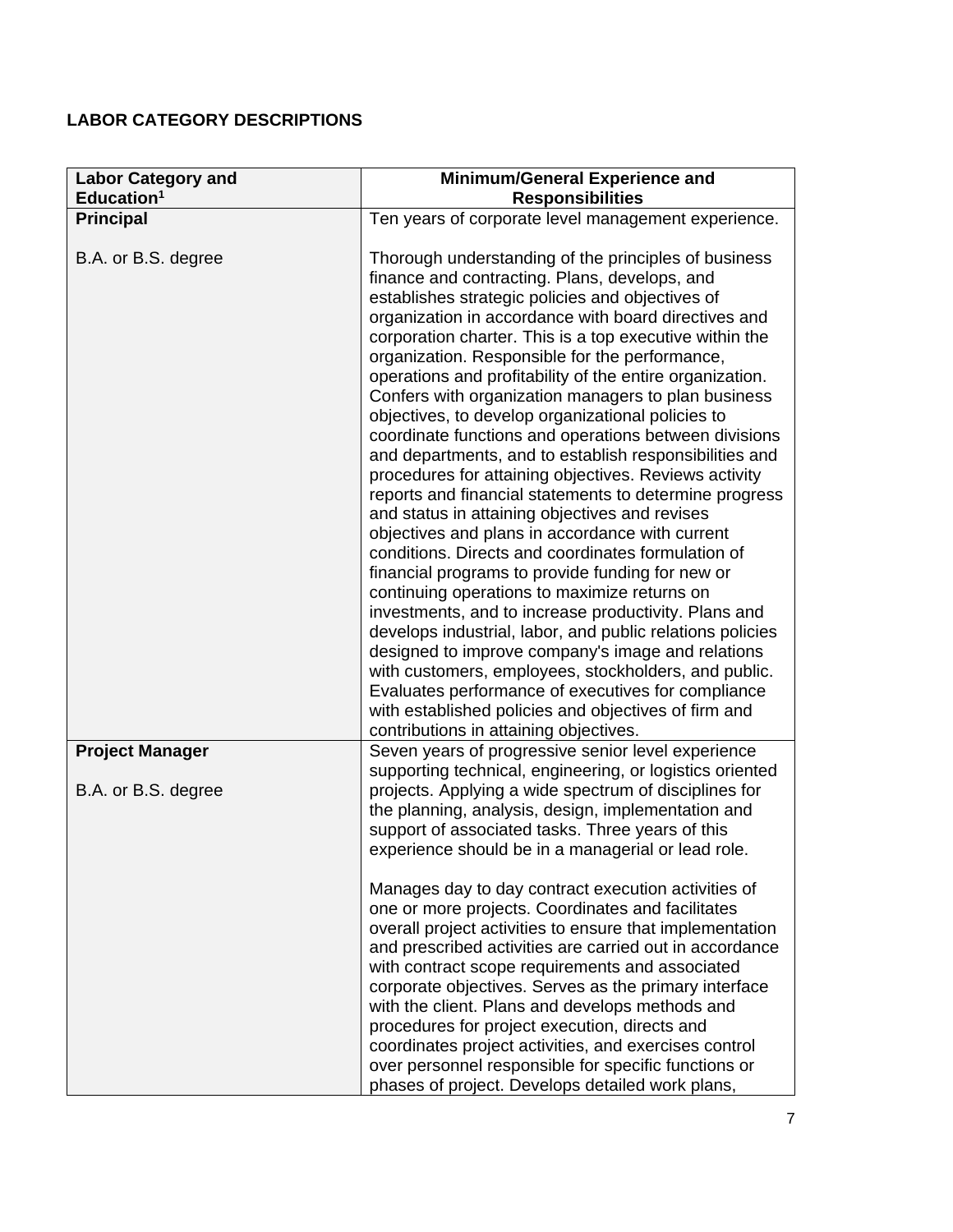|                                                       | schedules, project estimates, resource plans, and<br>status reports. Confers with staff to explain project<br>schedule, priorities, constraints, and individual<br>responsibilities. Directs and coordinates personally, or<br>through subordinate managerial personnel, activities<br>concerned with implementation and carrying out<br>project objectives. Manages the performance of<br>service providers to ensure quality standards are met<br>or exceeded and that the project schedule is<br>maintained. Overall responsible for maintaining and<br>updating Project Management related reports/charts in<br>support of client and senior corporate management<br>requirements. Controls expenditures in accordance<br>with budget allocations. May participate in the<br>interviewing and selection process of new and/or<br>replacement resources.                                                                                                                                                                                                                                                                                                                                                                                      |
|-------------------------------------------------------|--------------------------------------------------------------------------------------------------------------------------------------------------------------------------------------------------------------------------------------------------------------------------------------------------------------------------------------------------------------------------------------------------------------------------------------------------------------------------------------------------------------------------------------------------------------------------------------------------------------------------------------------------------------------------------------------------------------------------------------------------------------------------------------------------------------------------------------------------------------------------------------------------------------------------------------------------------------------------------------------------------------------------------------------------------------------------------------------------------------------------------------------------------------------------------------------------------------------------------------------------|
| <b>Senior Business Analyst</b><br>B.A. or B.S. Degree | Seven years of specialized experience in technical<br>analysis, evaluation, and research in the specific (or a<br>related) business area.                                                                                                                                                                                                                                                                                                                                                                                                                                                                                                                                                                                                                                                                                                                                                                                                                                                                                                                                                                                                                                                                                                        |
|                                                       | Leads subordinate Business Analyst and other team<br>members in the activities of solving specialized<br>business process challenges. Works closely with the<br>client and users to capture current business<br>processes, identify inefficiencies, propose potential<br>solutions, and capture requirements for associated<br>changes. Facilitates the implementation of process<br>improvement initiatives. Conducts and prepares<br>specialized studies and analysis. Assigns, coordinates,<br>and reviews work of junior analysts. In support of<br>systems design/development initiatives, consults with<br>managerial and systems analyst personnel to clarify<br>system intent, identify potential problems, suggest<br>changes/enhancements, and participate in the<br>planning and execution of system testing. Participates<br>in the development of workflow and/or modeling<br>diagrams with a focus on the end user. Compiles<br>documentation of program development and<br>subsequent revisions. May prepare training materials<br>and/or conduct training sessions. Supports the<br>preparation of project management records and<br>reports. Participates in and/or conducts client briefings<br>and In-Process Reviews (IPRs). |
| <b>Business Analyst</b>                               | Five years of specialized experience in technical<br>analysis, evaluation, and research in the specific (or a                                                                                                                                                                                                                                                                                                                                                                                                                                                                                                                                                                                                                                                                                                                                                                                                                                                                                                                                                                                                                                                                                                                                    |
| B.A. or B.S. Degree                                   | related) business area.                                                                                                                                                                                                                                                                                                                                                                                                                                                                                                                                                                                                                                                                                                                                                                                                                                                                                                                                                                                                                                                                                                                                                                                                                          |
|                                                       | Provides functional and technical skills for the<br>development and redesign of current business<br>processes to ensure effective and efficient use of core<br>competencies such as strategic business planning,<br>problem solving techniques, or outsourcing initiatives.<br>Works with the client and users to capture current<br>business processes, identify inefficiencies, propose<br>potential solutions, and capture requirements for                                                                                                                                                                                                                                                                                                                                                                                                                                                                                                                                                                                                                                                                                                                                                                                                   |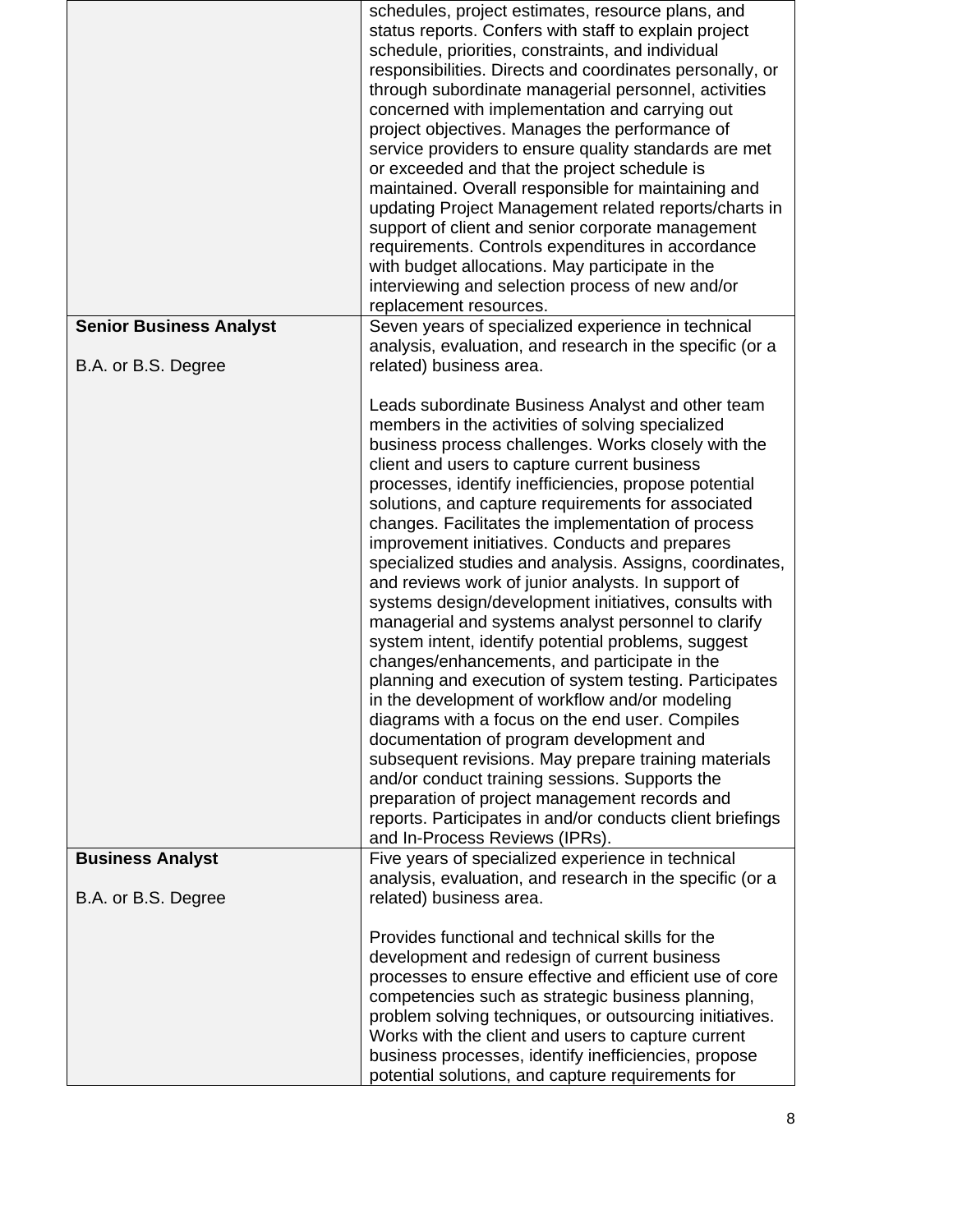|                                      | associated change. Supports the preparation of            |
|--------------------------------------|-----------------------------------------------------------|
|                                      | specialized studies and analysis. Assists in the          |
|                                      | presentation of workshops, seminars, and training         |
|                                      | sessions. Supports the evaluation and implementation      |
|                                      | of process improvement initiatives. Responsible for       |
|                                      | data collection, modeling, analysis, and documentation    |
|                                      | as required. May participates in client briefings and In- |
|                                      | Process Reviews (IPRs).                                   |
| <b>Economic Analyst</b>              | Seven years of experience working in the area of cost     |
|                                      | estimating, economic modeling, and/or accounting.         |
| B.A. or B.S. degree with a           |                                                           |
| Business/Finance focus (e.g.,        | Conducts studies of economic impact analysis in areas     |
| Business, Math, Finance,             | such as revenue estimation and forecasting, taxation      |
| Accounting)                          | analysis, business regulation and marketing analysis,     |
|                                      | foreign trade,                                            |
|                                      | economic development, public finance, labor               |
|                                      | economics, or regional economics. Independently           |
|                                      | conducts comprehensive economic impact studies of         |
|                                      | major scope, significance and                             |
|                                      | complexity that constitute an integral portion of an      |
|                                      | agency's economic analysis program. Responsible for       |
|                                      | the conceptualization, design and implementation of all   |
|                                      | aspects of studies conducted within a major economic      |
|                                      | research program area. Responsible for conducting         |
|                                      | financial and economic analysis and research of           |
|                                      | routine or average complexity in support of the           |
|                                      | preparation and management of budgets, strategic          |
|                                      | planning initiatives, new programs, proposed              |
|                                      | legislation, capital programs, and rate and fee           |
|                                      | structures. Analyzes cost and benefit tradeoffs of        |
|                                      | systems solutions. Prepares economic, forecast and        |
|                                      | management reports as required; assists in the            |
|                                      | planning, development and management of various           |
|                                      | operations and initiatives; and conducts long-range,      |
|                                      | strategic planning studies on a broad range of urban      |
|                                      | issues including demographic and economic                 |
|                                      | trends, financial resources, water and sewer, aviation,   |
|                                      | economic development, housing, human services,            |
|                                      | public safety, transportation, environmental quality,     |
|                                      | parks, recreation and cultural affairs.                   |
| <b>Senior Technical Analyst</b>      | Seven years of specialized experience in technical        |
|                                      | analysis, evaluation, and research in the specialized     |
| B.A. or B.S. degree with a technical | subject matter.                                           |
| focus (e.g., Engineering, Computer   |                                                           |
| Science, Information Systems)        | Leads subordinate Technical Analysts and other team       |
|                                      | members in analyzing issues, researching relevant         |
|                                      | information and recommending solutions to client          |
|                                      | problems. Supports initiatives to capture current         |
|                                      | conditions, identify requirements, propose potential      |
|                                      | solutions, and capture requirements for associated        |
|                                      | changes. Performs independent research and                |
|                                      | prepares specialized studies and ad hoc reports.          |
|                                      | Assigns, coordinates, and reviews work of more            |
|                                      | junior analysts. Develops analytical and computational    |
|                                      | techniques and methodology for problem solutions.         |
|                                      | Develops quality control, test procedures, training       |
|                                      |                                                           |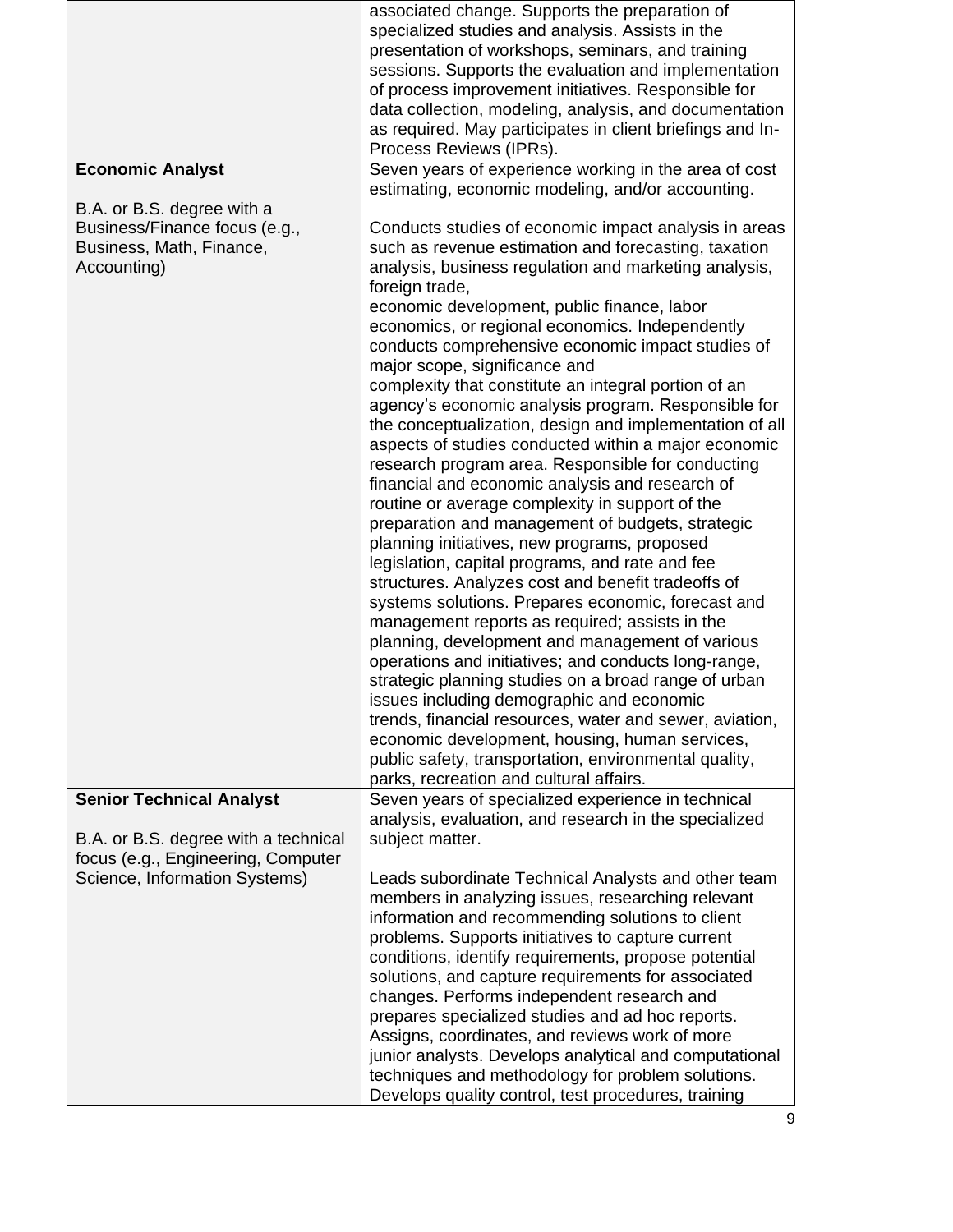|                                                                                                                                         | materials, and other technical documentation as<br>required. Applies technical expertise to support the<br>development of the technology architecture and the<br>total system solution. Has a full, working knowledge of<br>services/products/technology solutions. Performs<br>competitive analyses (e.g., performs technical                                                                                                                                                                                                                                                                                                                                                                                                                                                                                                                                                                                                                                                                                    |
|-----------------------------------------------------------------------------------------------------------------------------------------|-------------------------------------------------------------------------------------------------------------------------------------------------------------------------------------------------------------------------------------------------------------------------------------------------------------------------------------------------------------------------------------------------------------------------------------------------------------------------------------------------------------------------------------------------------------------------------------------------------------------------------------------------------------------------------------------------------------------------------------------------------------------------------------------------------------------------------------------------------------------------------------------------------------------------------------------------------------------------------------------------------------------|
|                                                                                                                                         | research in order to compare competitor products and<br>solutions). Identifies all task responsibilities and<br>reports any changes or suggestions accordingly to<br>Project Manager.<br>Supports the preparation of project management                                                                                                                                                                                                                                                                                                                                                                                                                                                                                                                                                                                                                                                                                                                                                                           |
|                                                                                                                                         | records and reports.                                                                                                                                                                                                                                                                                                                                                                                                                                                                                                                                                                                                                                                                                                                                                                                                                                                                                                                                                                                              |
| <b>Technical Analyst</b><br>A.A. or A.S. degree with a technical<br>focus (e.g., Engineering, Computer<br>Science, Information Systems) | Five years of specialized experience in technical<br>analysis, evaluation, and research in the specialized<br>subject matter.<br>Supports Senior Technical Analysts in analyzing<br>issues, researching relevant information and<br>recommending solutions to client problems. Supports<br>initiatives to capture current conditions, identify<br>requirements, propose potential solutions, and capture<br>requirements for associated changes. Performs<br>research and prepares specialized studies and ad hoc<br>reports. Develops analytical and computational<br>techniques and methodology for problem solutions.<br>Supports development of quality control, test<br>procedures, training materials, and other technical<br>documentation as required. As applicable, applies<br>reverse engineering and re-engineering disciplines to<br>develop migration strategies and planning documents.<br>Identifies all task responsibilities and reports any<br>changes or suggestions accordingly to Senior    |
| <b>Technical Writer/Documentation</b><br><b>Specialist</b>                                                                              | Technical Analyst or Project Manager.<br>Seven years' experience producing and maintaining<br>technical documentation.                                                                                                                                                                                                                                                                                                                                                                                                                                                                                                                                                                                                                                                                                                                                                                                                                                                                                            |
| B.A. or B.S. degree                                                                                                                     | Responsible for producing, editing, and maintaining a<br>wide range of technical documentation. Collects and<br>analyzes<br>relevant technical literature making reference as<br>appropriate to future works. Organizes material and<br>writes descriptive copy according to establish<br>standards regarding order, clarity, conciseness, style,<br>and terminology. Provides documentation support for<br>strategic, tactical, and operational<br>level planning and management studies. Prepares and<br>edits documents related to studies, assessments,<br>administrative appeals, and development of cost<br>estimates for technical,<br>logistics, or engineering projects. Reviews published<br>materials and recommends revisions or changes in<br>scope, format, content, and methods of reproduction<br>and binding. May select photographs, drawings,<br>sketches, diagrams, and<br>charts to illustrate material. May assist in laying out<br>material for publication. May coordinate the production |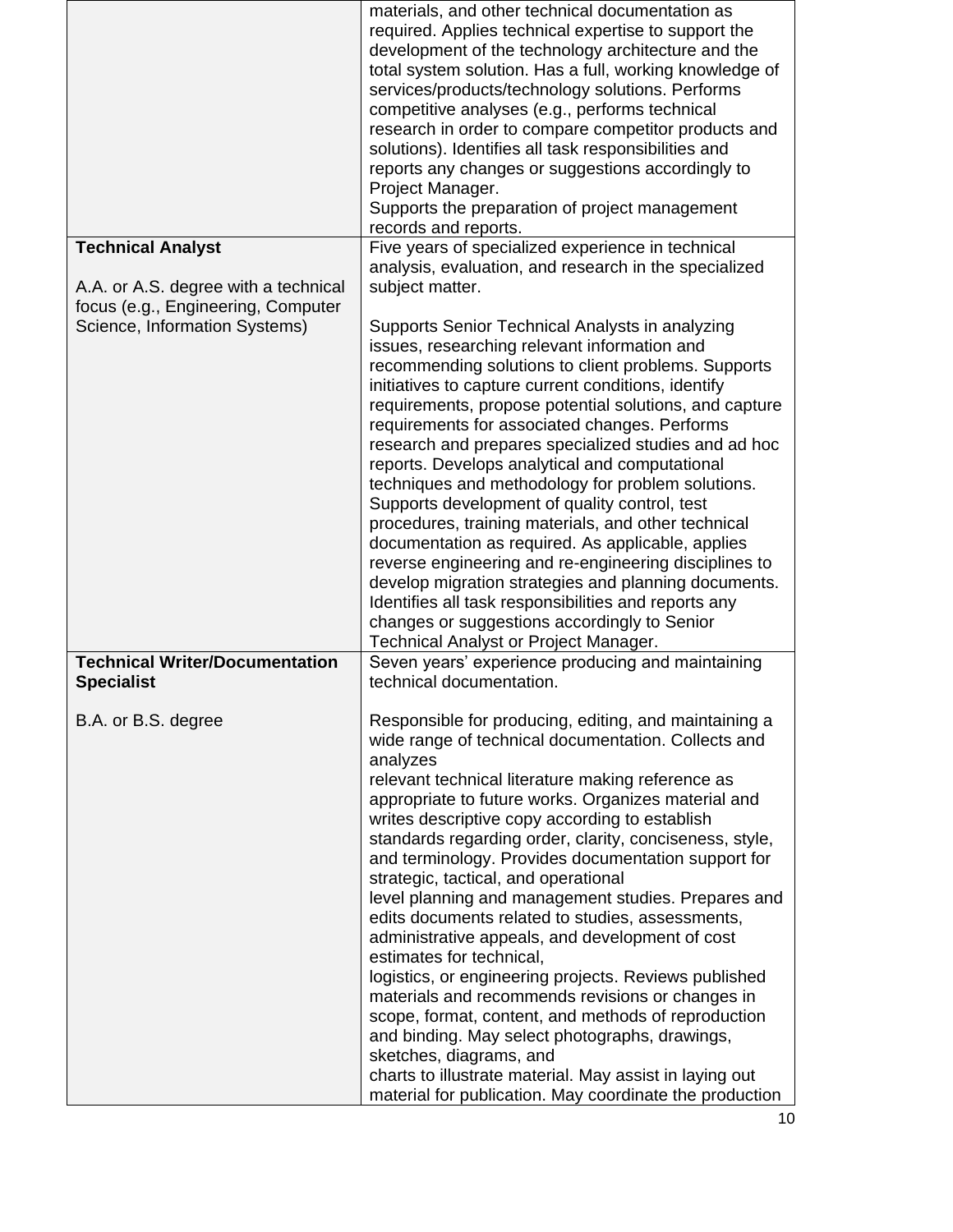|                                                    | and distribution of material. Participates in preparation                                                   |
|----------------------------------------------------|-------------------------------------------------------------------------------------------------------------|
|                                                    | of Systems Online Help using appropriate software                                                           |
|                                                    | package.                                                                                                    |
|                                                    | distribution of material. Participates in preparation of                                                    |
|                                                    | Systems Online Help using appropriate software                                                              |
|                                                    | package.                                                                                                    |
| <b>Senior Systems</b><br><b>Analyst/Programmer</b> | Seven years of experience in application<br>design/development.                                             |
|                                                    |                                                                                                             |
| B.A. or B.S. degree with a technical               | Areas of focus can include Enterprise Architecture,                                                         |
| focus (e.g., Computer Science,                     | System Engineering, Systems Analysis, Relational                                                            |
| Engineering, Information Systems)                  | Database Management Systems, Systems                                                                        |
|                                                    | Programming, and Web                                                                                        |
|                                                    | Application Development. Participates in systems                                                            |
|                                                    | analysis and programming initiatives with a focus on                                                        |
|                                                    | the more challenging aspects of system requirements.                                                        |
|                                                    | Plays a major role in the evaluation of requests for new                                                    |
|                                                    | or modified systems to determine feasibility, cost and                                                      |
|                                                    | time required, compatibility with other related systems,<br>and hardware configuration. Formulates plan for |
|                                                    | system development, using structured analysis and                                                           |
|                                                    | design. Plans, develops, tests, and documents                                                               |
|                                                    | computer programs, applying                                                                                 |
|                                                    | knowledge of programming techniques and computer                                                            |
|                                                    | systems. Submits plans for management and/or client                                                         |
|                                                    | approval. Prepares flowcharts and/or modeling                                                               |
|                                                    | diagrams to illustrate sequence of steps system must                                                        |
|                                                    | follow and to describe logical operations involved. May                                                     |
|                                                    | consult with user/client to identify current operating                                                      |
|                                                    | procedures and clarify system objectives. Conducts<br>research to expand understanding of user              |
|                                                    | requirements and latest programming techniques.                                                             |
|                                                    | Designs architecture, database, and user interface to                                                       |
|                                                    | meet defined requirements. Converts project                                                                 |
|                                                    | specifications, using flowcharts and/or modeling                                                            |
|                                                    | diagrams, into sequence of detailed instructions and                                                        |
|                                                    | logical steps for coding, applying knowledge of                                                             |
|                                                    | computer programming techniques and computer                                                                |
|                                                    | languages. Produces and maintains documentation to                                                          |
|                                                    | describe system development, logic, coding, and<br>corrections. Writes manual for users to describe         |
|                                                    | installation and operating procedures. Participates in                                                      |
|                                                    | and/or oversees systems training, installation of                                                           |
|                                                    | hardware/software, technical assistance to users,                                                           |
|                                                    | installation and testing system at user site, and                                                           |
|                                                    | monitoring system performance after implementation.                                                         |
| <b>Systems Analyst/Programmer</b>                  | Four years of experience in application                                                                     |
|                                                    | design/development.                                                                                         |
| B.A. or B.S. degree with a technical               |                                                                                                             |
| focus (e.g., Computer Science,                     | Areas of focus can include Enterprise Architecture,                                                         |
| Engineering, Information Systems)                  | System Engineering, Systems Analysis, Relational                                                            |
|                                                    | Database Management Systems, Systems                                                                        |
|                                                    | Programming, and Web<br>Application Development. Participates in all systems                                |
|                                                    | analysis and programming initiatives. Participated in                                                       |
|                                                    | the evaluation of requests for new or modified systems                                                      |
|                                                    |                                                                                                             |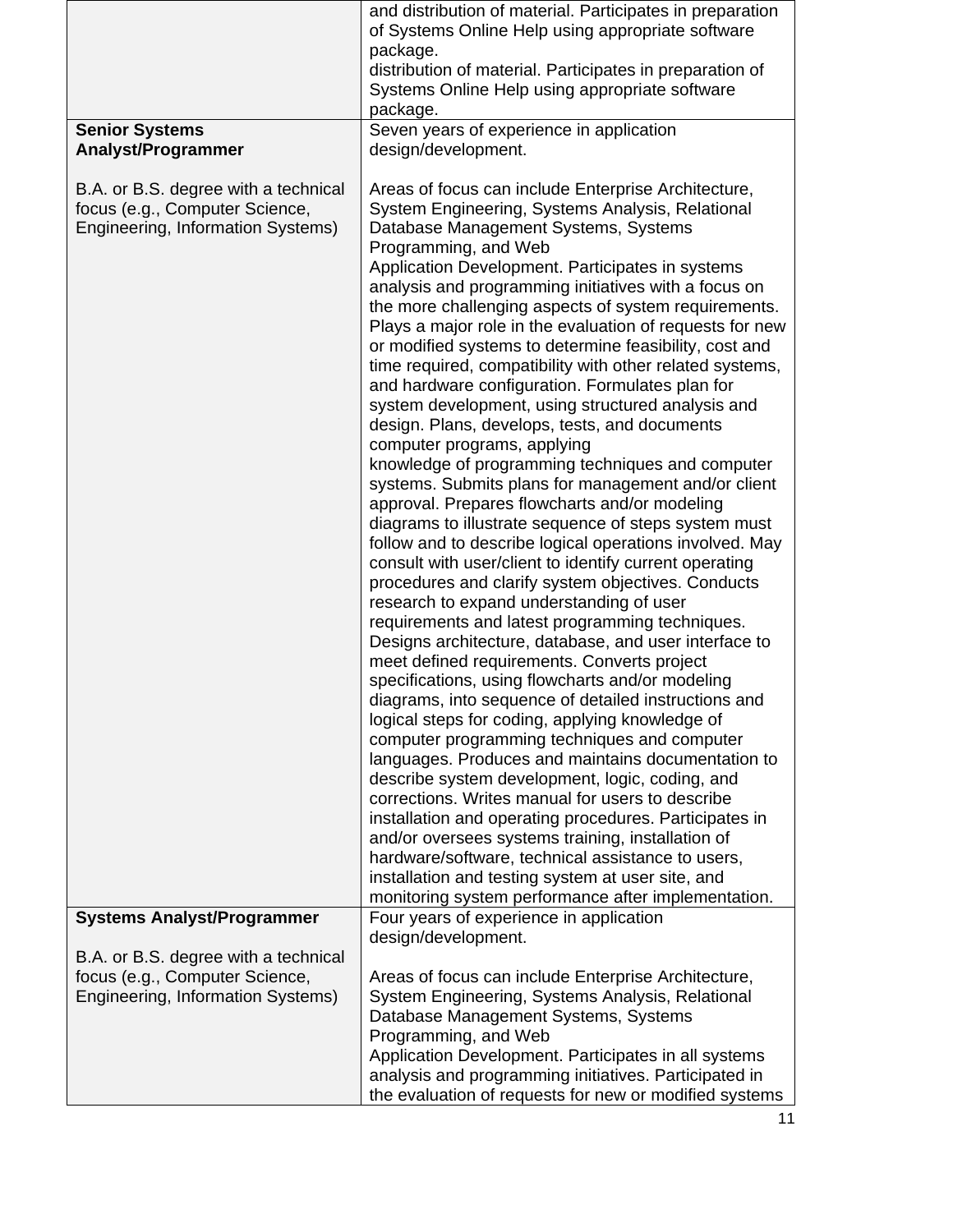| <b>Senior Admin Specialist</b><br><b>High School Diploma</b> | to determine feasibility, cost and time required,<br>compatibility with other related systems, and hardware<br>configuration. Executes system development plans,<br>using structured analysis and design. Participates in<br>the planning, development, testing, and documentation<br>initiatives, applying knowledge of programming<br>techniques and computer systems. Prepares<br>flowcharts and/or modeling diagrams to illustrate<br>sequence of steps system<br>must follow and to describe logical operations<br>involved. Consults with assigned project management<br>personnel to clarify project goals and objectives.<br>Participates in research<br>to expand understanding of user requirements and<br>latest programming techniques. Develops architecture,<br>database, and user interface to meet defined<br>requirements. Participates in the conversion of the<br>project specifications,<br>using flowcharts and/or modeling diagrams, into<br>sequence of detailed instructions and logical steps for<br>coding, applying knowledge of computer programming<br>techniques and<br>computer languages. Produces and maintains<br>documentation to describe system development, logic,<br>coding, and corrections. Writes manual for users to<br>describe installation and operating procedures. Assists<br>in systems technical assistance to users, installation<br>and testing system at user site, and monitoring system<br>performance after implementation.<br>Seven years' experience.<br>Oversees subordinate administrative staff to insure<br>efficient office administration. Coordinates with<br>corporate and/or project managers to establish<br>administrative task priorities and make assignments<br>accordingly. Associated tasking is broad in scope and<br>may include: data entry support for technical reports<br>and documents, compiling and binding documentation,<br>filing, preparing meeting agendas/minutes, making |
|--------------------------------------------------------------|--------------------------------------------------------------------------------------------------------------------------------------------------------------------------------------------------------------------------------------------------------------------------------------------------------------------------------------------------------------------------------------------------------------------------------------------------------------------------------------------------------------------------------------------------------------------------------------------------------------------------------------------------------------------------------------------------------------------------------------------------------------------------------------------------------------------------------------------------------------------------------------------------------------------------------------------------------------------------------------------------------------------------------------------------------------------------------------------------------------------------------------------------------------------------------------------------------------------------------------------------------------------------------------------------------------------------------------------------------------------------------------------------------------------------------------------------------------------------------------------------------------------------------------------------------------------------------------------------------------------------------------------------------------------------------------------------------------------------------------------------------------------------------------------------------------------------------------------------------------------------------------------------------------------------------------------------------------------|
|                                                              | travel arrangements, processing/distributing incoming<br>mail, data input/maintenance within the financial<br>accounting system, processing new and terminating<br>employees, and other routine tasks as required<br>associated with basic office administration. May also<br>oversee and/or function as a receptionist;<br>answering/screening telephone calls and<br>receiving/directing visitors.                                                                                                                                                                                                                                                                                                                                                                                                                                                                                                                                                                                                                                                                                                                                                                                                                                                                                                                                                                                                                                                                                                                                                                                                                                                                                                                                                                                                                                                                                                                                                               |
| <b>Admin Specialist</b>                                      | Four years' experience.                                                                                                                                                                                                                                                                                                                                                                                                                                                                                                                                                                                                                                                                                                                                                                                                                                                                                                                                                                                                                                                                                                                                                                                                                                                                                                                                                                                                                                                                                                                                                                                                                                                                                                                                                                                                                                                                                                                                            |
| High School Diploma                                          | Supports the administrative staff with basic data<br>entry/typing of technical reports and documents.<br>Provides clerical support for processing all incoming<br>correspondence, phone calls, invoices, and project<br>status reports. Organizes and maintains employee and<br>contract files as directed by Sr. Admin staff. Acts as a                                                                                                                                                                                                                                                                                                                                                                                                                                                                                                                                                                                                                                                                                                                                                                                                                                                                                                                                                                                                                                                                                                                                                                                                                                                                                                                                                                                                                                                                                                                                                                                                                           |